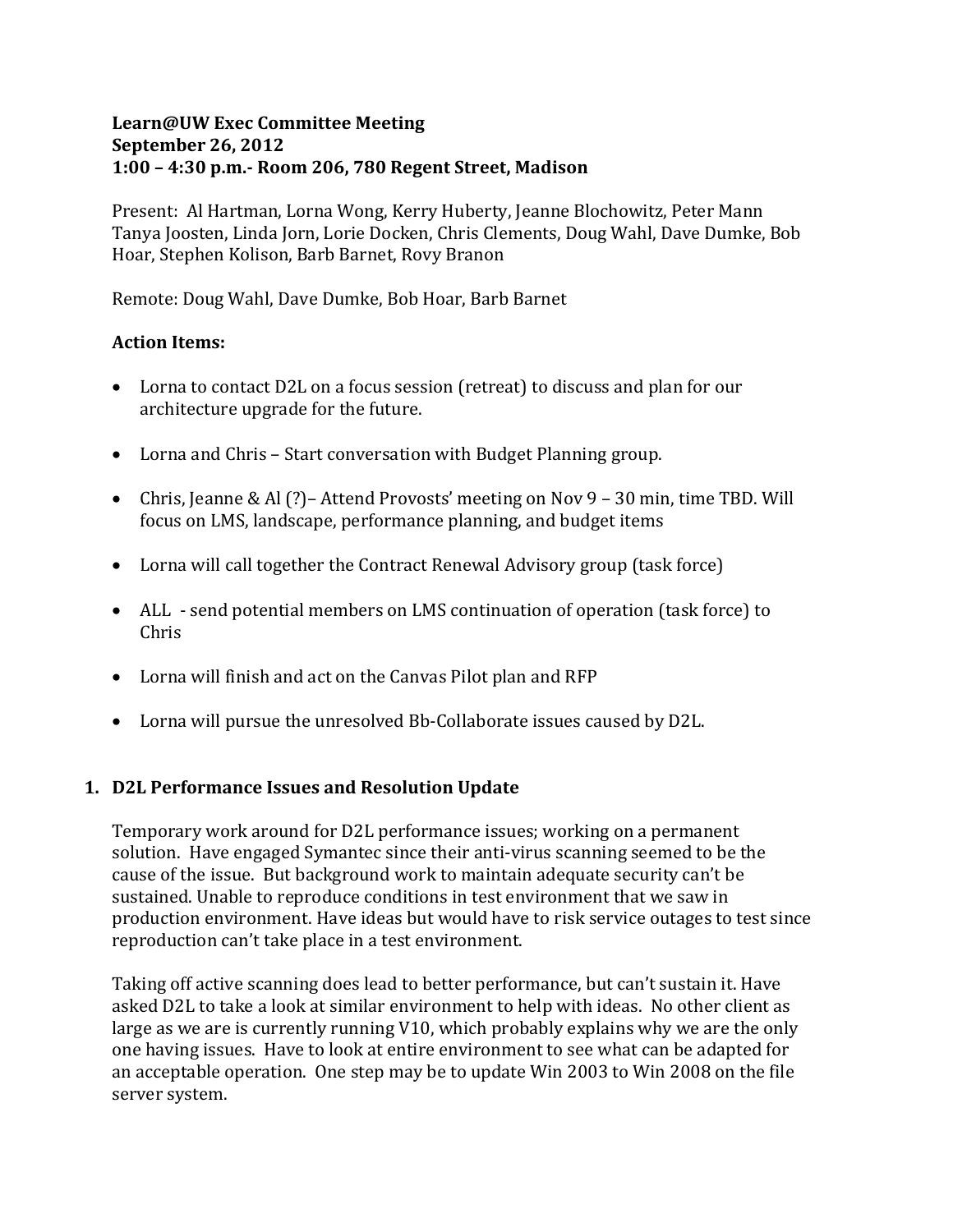D2L technical account manager has been engaged and attentive, it has been a good experience working with them. Everyone is frustrated because root cause can't be identified at this time, and we can't reproduce an environment for testing that causes the same error under heavy load – either here or at D2L. D2L doesn't want to reproduce a 10 TB environment wit h over 20 millions of files for testing.

Originally we asked what would have happened if we hadn't found the solution. How would we have handled the situation? Splitting the volume to multiple servers? We are confident we can sustain the temp solution through the end of the semester. No time estimate on permanent solution. Likely, there will be additional optimizations attached to Version 10, or they will be part of 10.1. We were too focused on the D2L application (due to V10 upgrade) and not on environment when testing and doing fixes last summer.

Continuity of operations hasn't been focused on issues pertaining to application up to this point. Need to focus on long term, as well. Can't just focus on fixes if we can (and should) be moving into future planning of the system. Do need to reduce the size/number of old files currently being warehoused. The current purge process is still awaiting final fixes to correct links carried forward from old courses.

We need to know more about D2L roadmap on platform architecture and scalability.

Linda (and Tanya) – bring in top level architects and technical people from here and D2L for a 2-day retreat to focus on these issues. Too complicated to patchwork at a time when we need to start making decisions for the future – Lorna will initiate through Eric. This will take money and will have to hold the retreat ASAP to inform the budget request (due Dec. 17<sup>th)</sup>.

10.1 – moving to time based versus function based scheduling. D2L may still be working on functions after release. Releases should be on schedule.

### **2. Academic System Updates:**

**BB Collaborate** – Univ. of Edinburgh has a U portal portlet that allows authenticated access to BB collaborate outside the LMS; what Wisconsin is pursuing so administrative users can access as well as academic users. Lorna and Peter is pursuing this solution with UPortal folks at DoIT. UW-M is having problems with collaborate (moderator is not retaining moderator status, too many meeting notifications being sent – most of these are d2L integration issues that are being addressed, there are workaround for some of these). Lorna needs to be informed of these issues. Will pursue.

**Analytics** – moving forward, data warehouse is being built, testing is complete and are starting to populate production data warehouse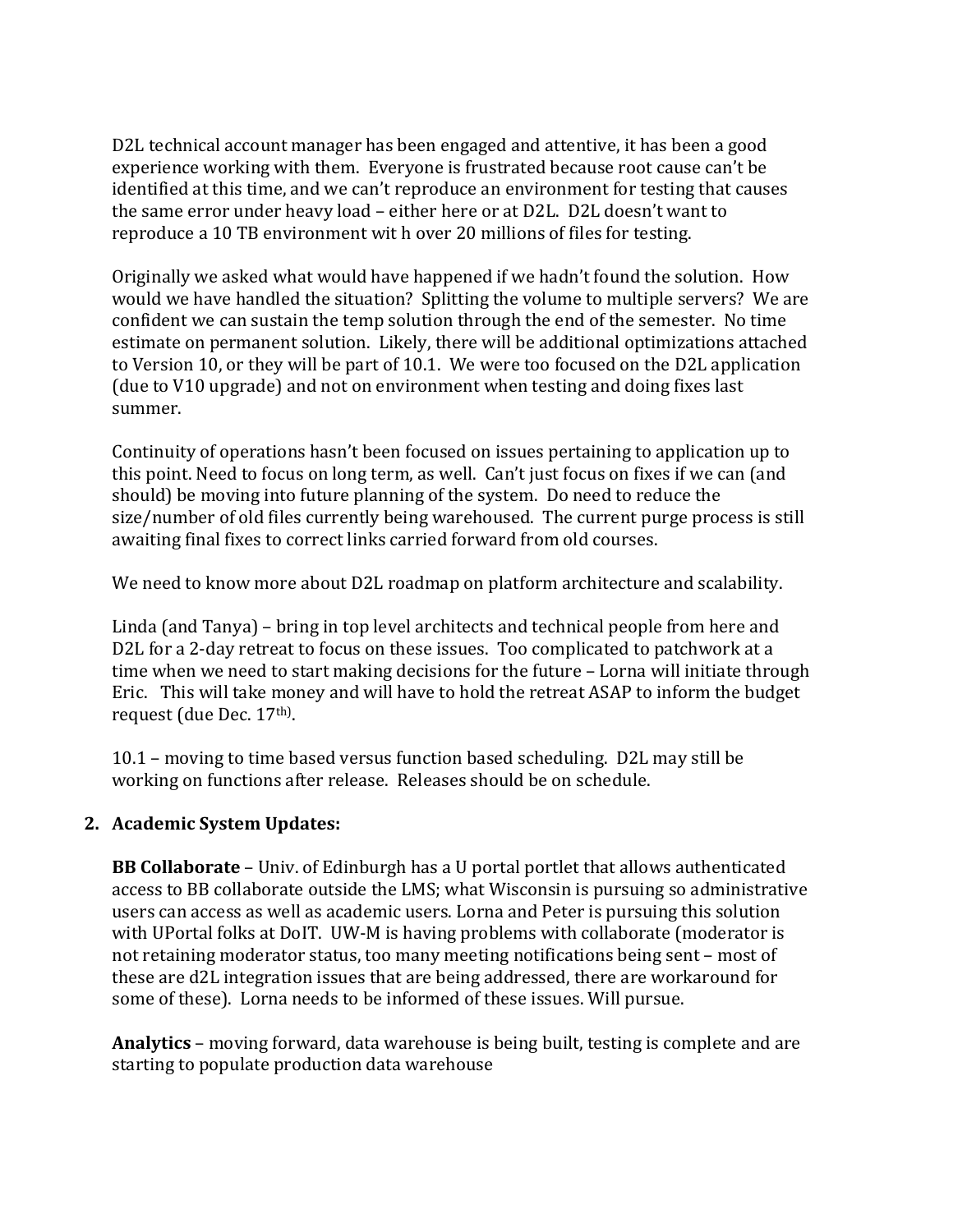• **Student Success System pilot** – hoping to get started in November (Madison, Platteville, Colleges Online); had initial kick off meeting with participants Aug 29. Faculty were very engaged and interested. Pilot courses are scheduled to run in Spring 2013.

**Kaltura** – negotiated an increase in bandwidth, campuses have access for pilot (funded by innovation fund for Academic Systems); Tanya asked where we are with captioning on rich media; Peter said the capabilities (closed captioning) are there, but it isn't at instructor level, must contact campus administrator for it to happened; problem is that students need this support for rich media. Fifteen campuses engaged in pilot. Lorna and Peter are conducting campus interviews for planning evaluation and the next step. Need to not just know if they're using it, but how it's being used.

SAIP – Stout, Green Bay and River Falls will be engaged in pilot; earliest first school will come on board will be November. Most likely the first pilot for course mapping will be April 2013 for summer and fall 2013 semester.

### **3. Budget Discussion**

Al – do we know enough about pilots to know if we want to commit or should we run multiple year pilots? Kaltura is in its second year; ePortfolio was a 2.5 year pilot. BB-Collaborate was a one year pilot but was adopted through an RFP.

This is the 4th semester for the Kaltura pilot . One focus will be testing the integration with D<sub>2L</sub>.

- $\checkmark$  Kaltura
- $\checkmark$  Blackboard Collaborate license (3rd year)
- $\checkmark$  E-Portfolio license (maintenance, storage) (My D2L (life after D2L) – no extra cost)

MOOCs – UW-M and Colleges/Extension considering them; UWM is considering running them through E-commerce tool, Extension would not necessarily use D2L

UW-L will be responding to a grant from the Gates Foundation related to MOOCs and Lorna is actively talking to D2L about their willingness to be engaged

[as part of negotiation with D2L, need to address licensing systems and the unclear requriements on the 'other' users, for which we are charged; with MOOCs and in supporting other kinds of initiatives, need more flexible systems and need to understand pricing around it; BB is talking about this now]

> $\checkmark$  Analytics – two pieces: license (what we need to pay D2L for licensing the warehouse – amount is extremely high; John Baker indicated it would be free at our retreat, but that is inconsistent with earlier pricing and we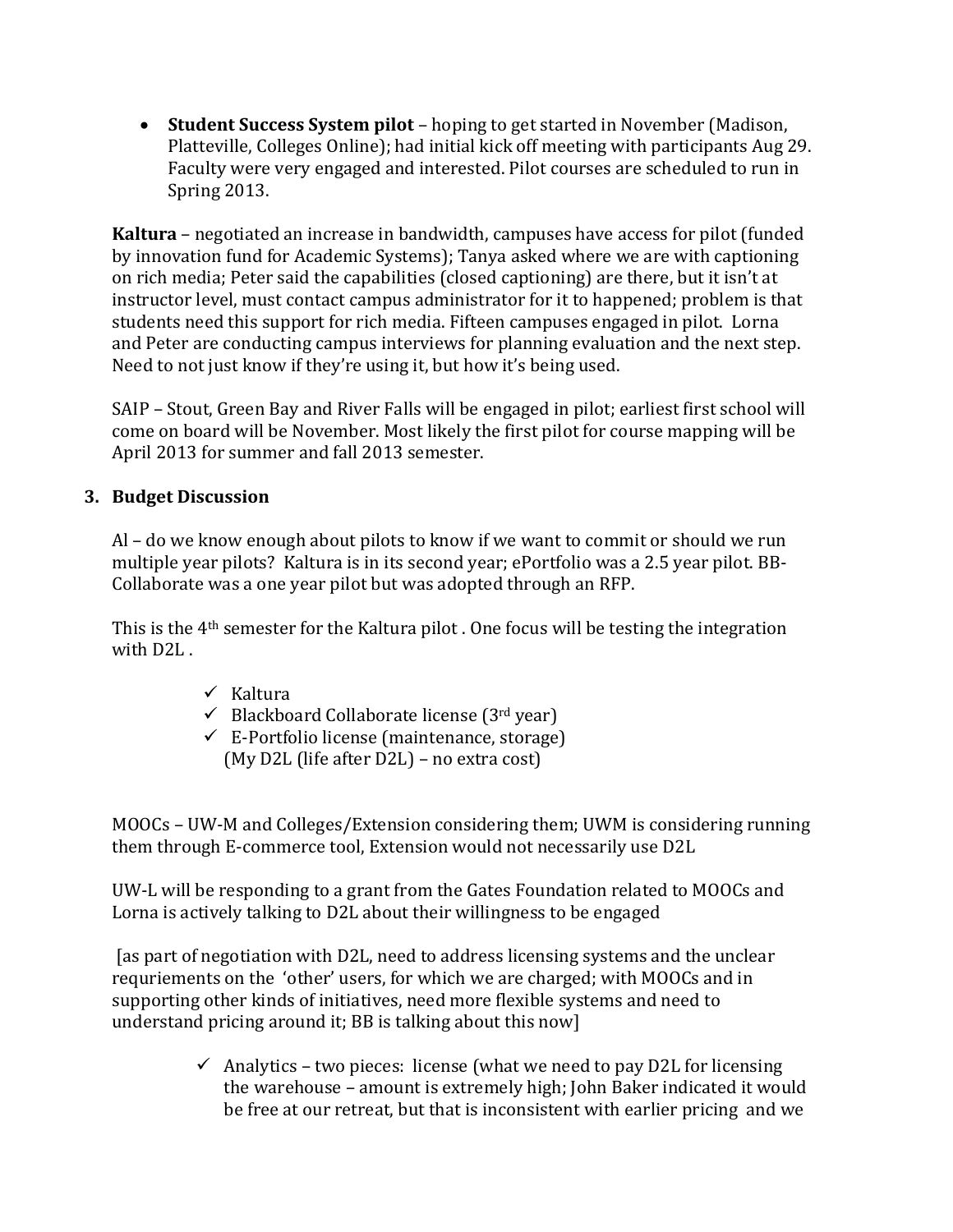haven't received follow-up confirmation ); UW-M data warehouse expansion; and need more robust infrastructure to support data warehouse (the costs include people and technical infrastructure)

- $\checkmark$  Innovation Budget MOOCS and learner analytics (course level, program level, methodological issues) – learner analytics at different levels (be careful about how we write narrative so it doesn't look like it's redundant), LMS pilots – Canvas, mobile technologies,
- $\checkmark$  Operations/Upgrades should it be part of operations budget (how much would operations cost without upgrade – have to have it)?
- $\checkmark$  Infrastructure upgrades to correct for performance issues

November 9th (joint meeting between provosts and CBOs) – Chris and Jeanne

### **4. UWS Flex Degree Program – Rovy's update**

Formally announced but the program is just now being developed; cross-System schools involved; UW Colleges is most closely involved in program development right now; may be primarily online, but not necessarily entirely online; mastery outcomes based degree; enterprise system conversations will be extremely relevant.

#### **5. LMS Pilot Plan –**

UWS has been using D2L as the supported LMS system for the last 9 years. The LMS Task Force has reported on the changing landscape and new players into the market. Invited Canvas in last winter for a demo. The LMS Task Force recommended further investigation. The EC acquired Innovation Fund for this purpose. Would like to have some campuses engage, arrange to get good data and do a formal evaluation.

Tanya, Lorna and Bob met to discuss possible pilot plan; developed a draft RFP for courses to participate in the pilot; Canvas offered \$17.50 per head pricing for the pilot (needed something special because courses will be across a variety of campuses); but Cnavas also offers instructors free account and courses, so maybe need to just test functions as a first stage – may keep us from having to engage them in a formal agreement, but don't get any training or support; When contacted, they said we could get the training and support for  $$12.50 + $5000$  base.

Wouldn't' get any feedback on the support if we didn't use these functions; do campuses have adequate staffing to learn and support to take this on?

Need to clarify our goals in order to make a decision about which way to go; i.e., if we want feedback on usability and functionality and to generally understand Canvas, the